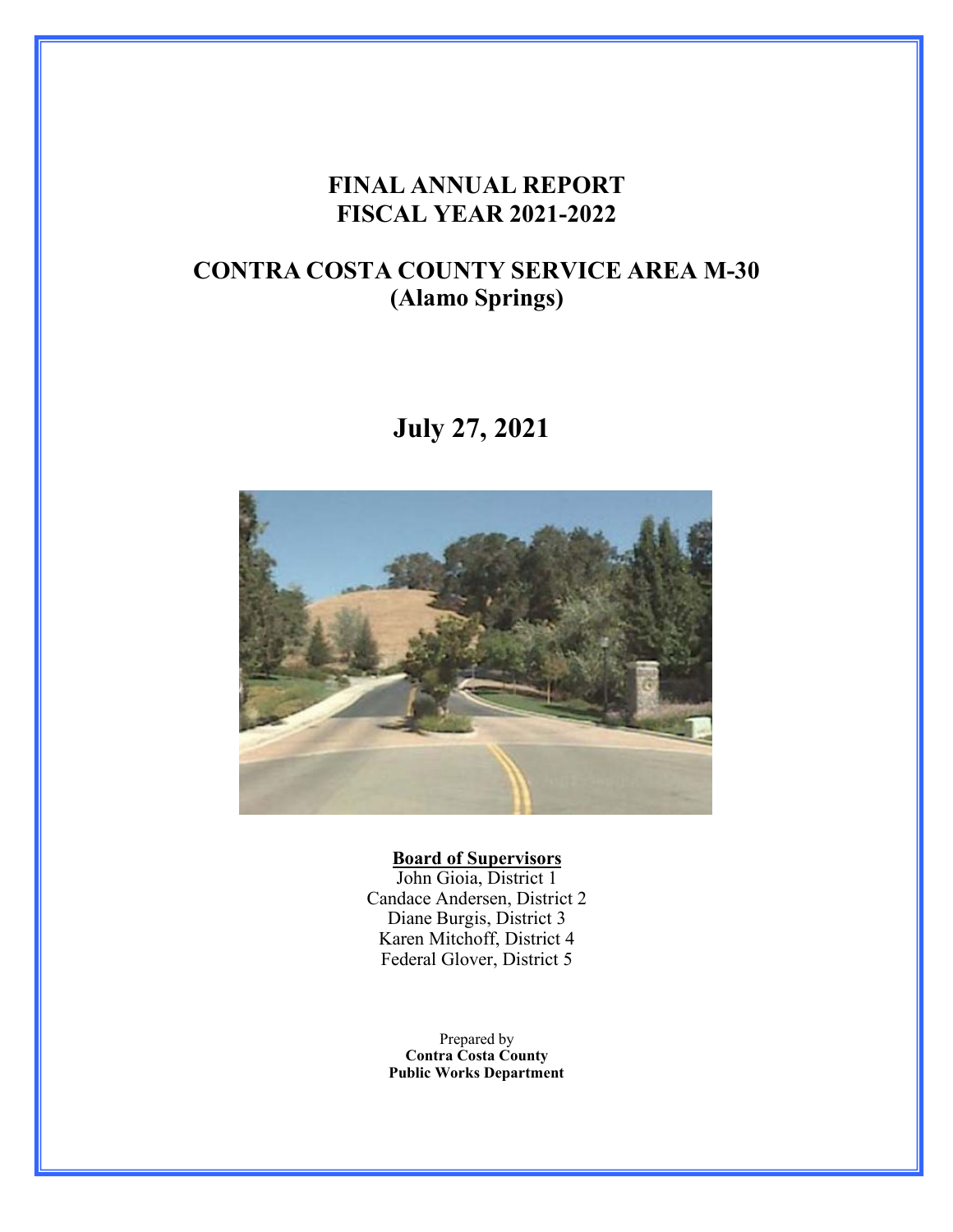# **BACKGROUND INFORMATION**

In August 1989, the Town of Danville ("Town") and the County of Contra Costa ("County") entered into a Memorandum of Agreement to undertake a joint-jurisdiction General Plan and project review for the Alamo Springs Project ("Project"), which is located north of Interstate 680 off Alamo Springs Drive. The project originally provided for the development of 53 singlefamily homes, of which 11 were to be located within the Town of Danville and 42 were to remain in the unincorporated portion of Contra Costa County.

After certification of an Environmental Impact Report (EIR) for the Project, the Board of Supervisors on December 8, and 15, 1992, approved the Project. The unincorporated area of the Project was simultaneously rezoned to a planned unit development. On January 23, 1996, the Town and County entered into a new Memorandum of Agreement, superseding the August 1989 Memorandum of Agreement, to establish procedures for joint review and approval of the project.

During the planning process, it was decided that the Town would provide extended services in the form of police, public street maintenance, park and roadside landscape maintenance to the homes in the unincorporated area. Public Street lighting would be provided by Contra Costa County. It was decided that a benefit assessment or service charge collected on the property tax bills via a County Service Area (CSA) was the best funding mechanism to pay for the increased services.

On September 3, 1997, Danville Town Council adopted Resolution No. 124-97, requesting Contra Costa County Local Agency Formation Commission ("LAFCO") approve formation of County Service Area (CSA) M-30. On November 17, 1997, LAFCO approved formation of CSA M-30.

On May 5, 1998, the Board of Supervisors conducted a public hearing and subsequently approved Resolution 1998/235, which authorized the annual levy of service charges on the parcels located within CSA M-30 to fund extended public services.

The services provided by CSA M-30 are:

- 1. **Police Services.** All police services provided to residents by Town police, including without limitation, community services, crime prevention, investigation, patrol, and traffic enforcement.
- 2. **Park and Roadside Landscape Services.** All park and roadside landscape services provided to residents including without limitation, maintenance of parks and other public facilities, such as the Danville Library and Community Center, and maintenance of all roadside and median landscaping.
- 3. **Public Street Maintenance.** All public street maintenance, including without limitation, repair and replacement of asphalt on public streets, crack sealing, and other maintenance measures to protect and prolong the life of the public streets, repair and replacement of street signs, stop signs, etc.
- 4. **Street Lighting.** The operation, maintenance and servicing of public streetlights and appurtenant facilities as required to provide safe lighting along public streets. Maintenance is provided by Contra Costa County.

There has not been any impact to the operations of CSA M-30 due to COVID-19.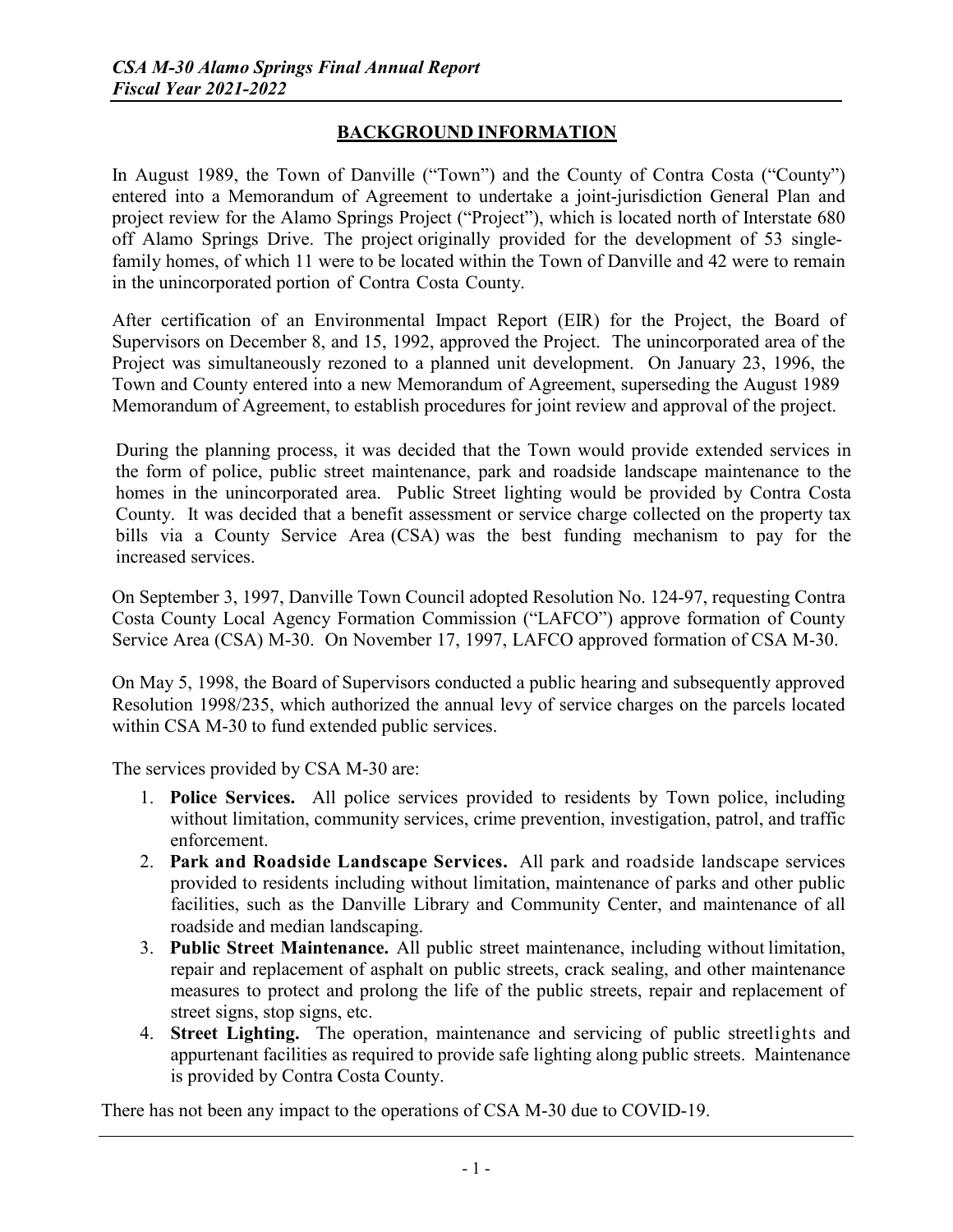## **CURRENT ANNUAL ADMINISTRATION**

Pursuant to County Ordinance Section 1012-2.6, former County Service Area Law (California Government Code Section 25210.77a), and current County Service Area Law (California Government Code Section 24210.3, subd. (d)), the Tentative Annual Report has been filed with the Clerk of the Board of Supervisors, public notice has been completed as required, and the Board conducted a Public Hearing and then made a determination on each estimated service charge in the tentative report. The Board of Supervisors reviewed the Tentative Annual Report in accordance with Resolution No. 2021/143, on June 8, 2021, and conducted a Public Hearing in connection with the proceedings for CSA M-30.

Upon adoption of the Final Annual Report by the Board of Supervisors, the charges contained herein will be collected on the property tax roll of Contra Costa County in the same manner, by the same persons, at the same time as, and together with the County's property taxes.

#### **Legal Authority**

As required by County Ordinance Section 1012-2.6, former County Service Area Law (California Government Code Section 25210.77a), and current County Service Area Law (California Government Code Section 24210.3, subd. (d)), the Final Annual Report includes the following minimum information as shown in the Service Charge Roll:

- 1. A description of each parcel of real property receiving the miscellaneous extended service;
- 2. The basic service charge;
- 3. The estimated amount of the service charge for each parcel for such year; and
- 4. A parcel list identifying each parcel receiving services that allows parcel owners to find their property on the list and determine the proposed charge.

This annual report also includes an estimate of annual costs and the method of apportionment as additional information to allow the reader to better understand what services are being paid for, what is the total annual cost for the services provided, and how the cost of services is spread to each individual parcel.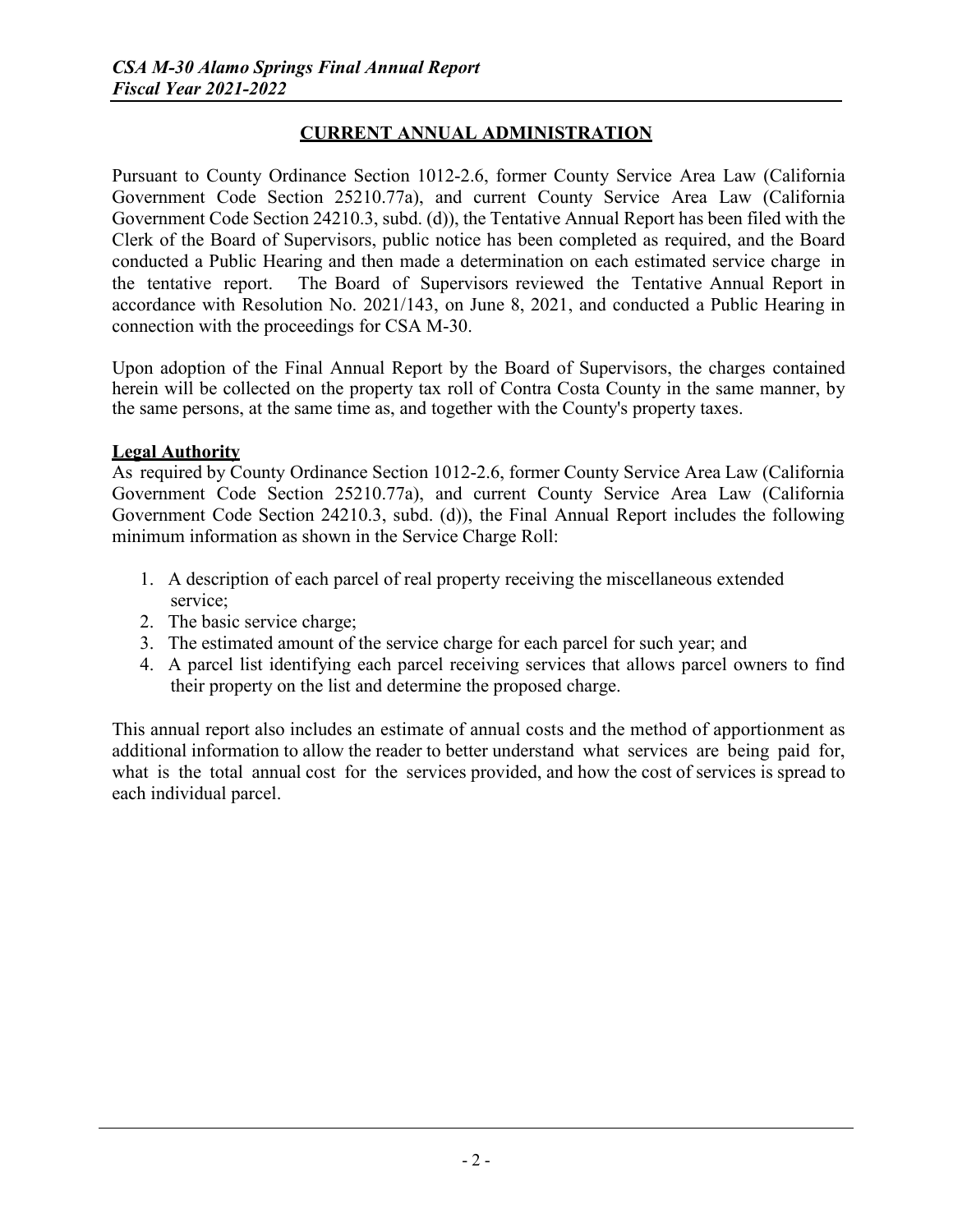### **ESTIMATE OF ANNUAL COST**

The Fiscal Year 2020-2021 projected and Fiscal Year 2021-2022 proposed revenues and expenditures are shown below. A special fund has been set up for the collection of revenues and coding of expenditures for CSA M-30. Incidental expenses including administration, engineering fees, legal fees, and all other costs associated with the extended services may also be included.

When CSA M-30 was formed, a financial analysis was performed to provide the framework for an operating budget for the proposed services. This analysis was based on the estimated expenses for each service component (police, parks, roadside landscape, street maintenance, and street lighting). Revenues collected from the benefit assessment or service charge shall be used only for the expenditures represented in this report. Any balance remaining on July 1 at the end of the fiscal year must be carried over to the next fiscal year.

| FY 2020-21<br><b>CSA M-30 Alamo Springs-Danville</b>                   |                         | FY 2021-22        |               |                             |  |  |  |  |
|------------------------------------------------------------------------|-------------------------|-------------------|---------------|-----------------------------|--|--|--|--|
| Fund 249900 Org 7499                                                   | <b>Est YE Total</b>     |                   | <b>Budget</b> |                             |  |  |  |  |
|                                                                        |                         |                   |               |                             |  |  |  |  |
| <b>Fund Balance as of June 30:</b>                                     | S                       | 49,790.19         | $\mathbf S$   | 67,222.11                   |  |  |  |  |
| Revenue                                                                |                         |                   |               |                             |  |  |  |  |
| <b>Taxes and Assessments</b>                                           | \$                      | 55,328.80         | \$            | 57,320.00                   |  |  |  |  |
| <b>TOTAL CURRENT REVENUE</b>                                           | -S                      | 105,118.99        | <b>S</b>      | 124,542.11                  |  |  |  |  |
| <b>Expenditures</b>                                                    |                         |                   |               |                             |  |  |  |  |
| Publications & Legal Notices                                           | \$                      | $(200.00)$ \$     |               | (200.00)                    |  |  |  |  |
| Professional/Specialized Svcs (Non-County)                             | \$                      | $(2,900.00)$ \$   |               | (3,000.00)                  |  |  |  |  |
| Professional/Specialized Svcs (Non-County)                             | \$                      | $(33,108.00)$ \$  |               | (36,000.00)                 |  |  |  |  |
| Taxes & Assessments                                                    | \$                      | $(284.00)$ \$     |               | (300.00)                    |  |  |  |  |
| Transfer CSA M-30 to CSA L-100                                         | \$                      | (388.44)          | -S            | (400.00)                    |  |  |  |  |
| Reimbursements - Gov/Gov (County Staff)                                | \$                      | $(1,016.44)$ \$   |               | (1,500.00)                  |  |  |  |  |
| <b>TOTAL CURRENT EXPENDITURES \$</b>                                   |                         | $(37,896.88)$ \$  |               | (41, 400.00)                |  |  |  |  |
| <b>Capital Improvement Projects and Reserves</b>                       |                         |                   |               |                             |  |  |  |  |
|                                                                        | $\mathcal{S}$           | $(48,273.67)$ \$  |               |                             |  |  |  |  |
| Capital Improvements<br>Operating Reserves (up to 50% of Expenditures) | $\overline{\mathbb{S}}$ |                   |               | (62, 442.11)<br>(20,700.00) |  |  |  |  |
|                                                                        |                         |                   |               |                             |  |  |  |  |
| <b>TOTAL Capital Improvement Projects and Reserves</b>                 | $\mathbf S$             | $(67, 222.11)$ \$ |               | (83, 142.11)                |  |  |  |  |
| <b>AVAILABLE SURPLUS FOR ENSUING YEAR</b>                              | $\mathbf S$             |                   | \$            |                             |  |  |  |  |

(\*) The shown Projected Fund Balance as of June 30, 2021 assumes that Operating and Future Maintenance/Capital Improvement Reserves will not be used in FY 2020-21.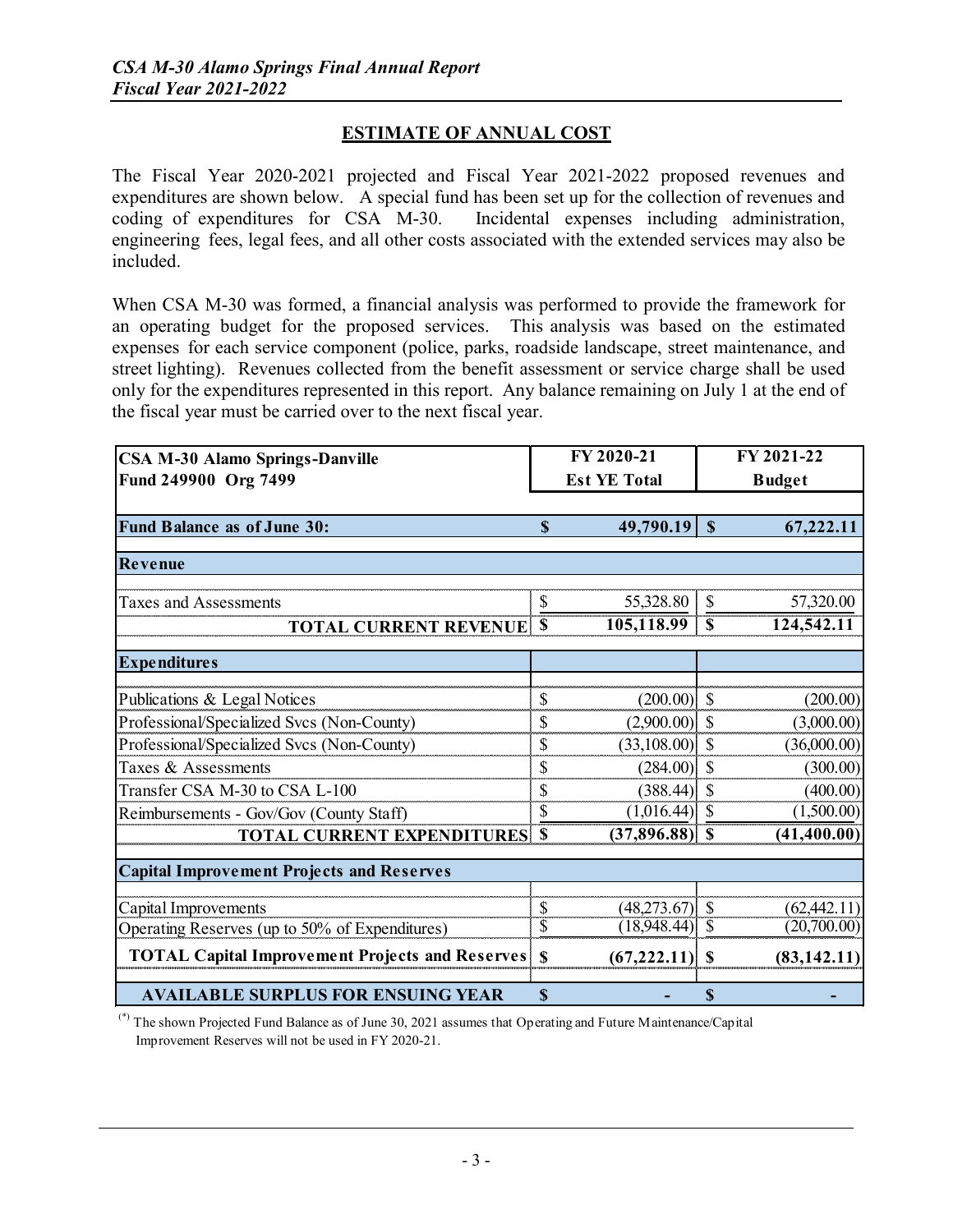## **BOUNDARY MAP**

The general boundaries of the CSA are shown herein. The lines and dimensions of each parcel within the CSA are those lines and dimensions shown on the maps of the Contra Costa County Assessor for the year in which this report was prepared and are incorporated by reference herein and made part of this report.

A copy of the Boundary Map is shown on the following page.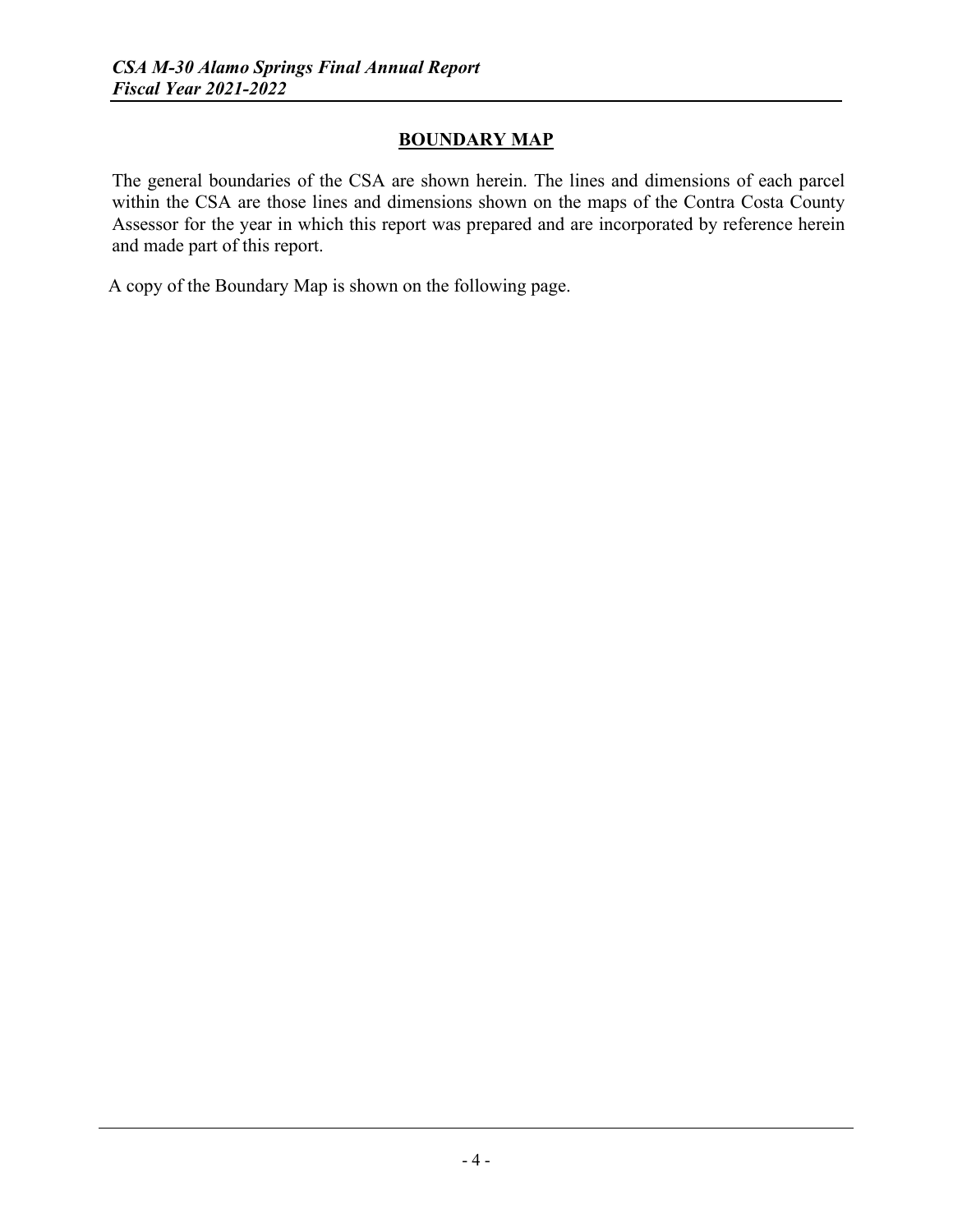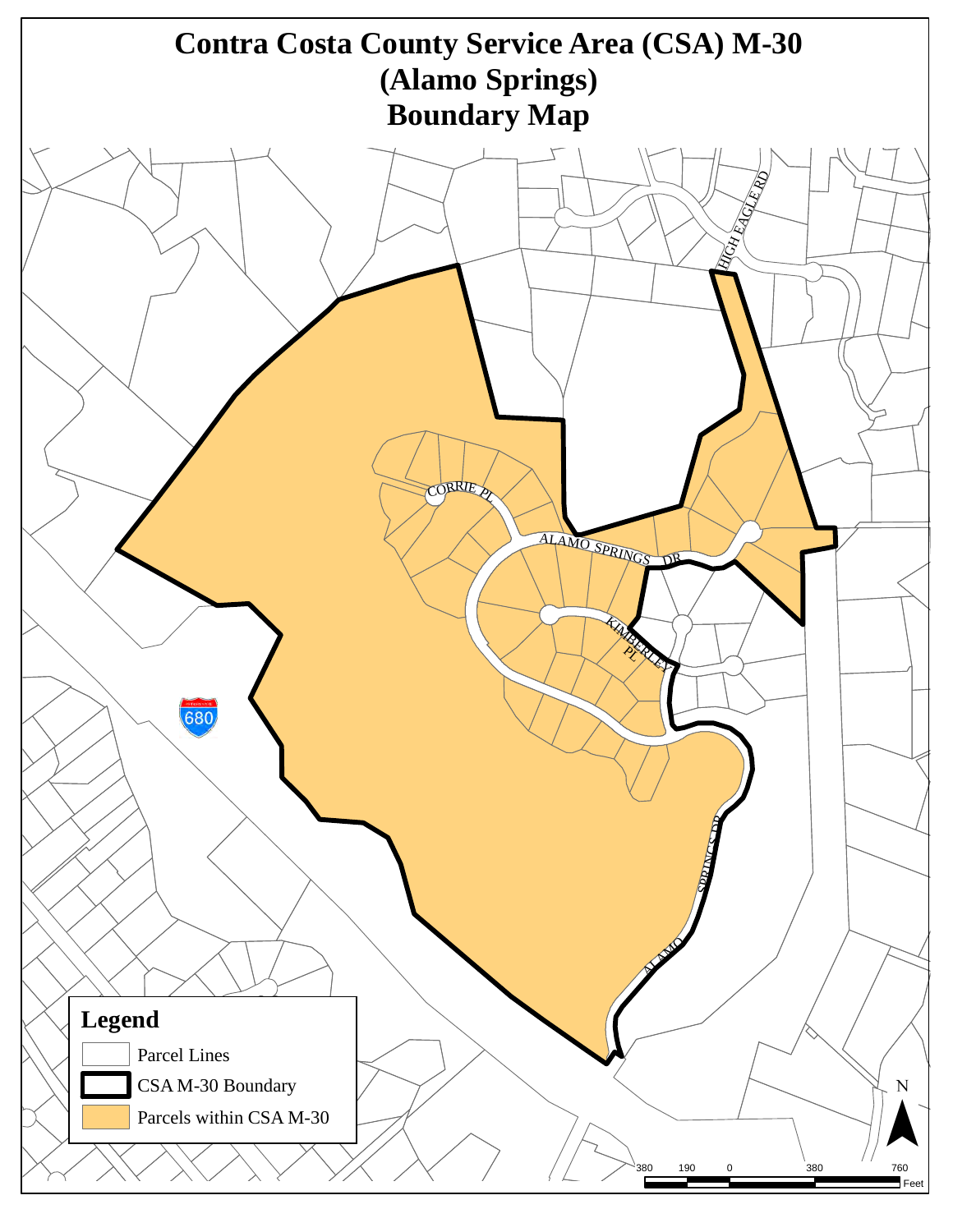# **METHOD OF APPORTIONMENT**

#### **Special vs. General Benefit**

On November 5, 1996, California voters approved Proposition 218 entitled "Right to Vote On Taxes Act" which added Articles XIIIC and XIIID to the California Constitution. While its title refers only to taxes, Proposition 218 establishes new procedural requirements for fees, charges and benefit assessments.

Proposition 218 procedures stipulate that even if charges or benefit assessments are initially exempt from Proposition 218, future increases in the charges or benefit assessments must comply with the provisions of Proposition 218. However, if future increases in the charge or benefit assessment were anticipated in the charge or benefit assessment formula when approved by property owners (e.g., consumer price index increases or a predetermined cap) then the future increase in the charge or benefit assessment would be in compliance with the intent and provisions of Proposition 218.

Proposition 218 provides that "only special benefits are assessable" and defines a special benefit as a particular and distinct benefit conferred on real property and not a general benefit received by the public at large. The extended public services provided within CSA M-30 are deemed a special benefit and only serve the parcels located within the boundaries of the District. Without the services, the homes located in the unincorporated area would receive standard County police services, limited park and roadside landscape services, limited public street maintenance, and no County public street lighting. Standard County police services are characterized by 1.1 officers per 1,000 residents, and traffic enforcement would be provided by the California Highway Patrol on an as requested basis. Therefore, the services in CSA M-30 are 100% special benefit to the parcels within the CSA.

#### **Methodology**

The total operation and maintenance costs for the extended public services are apportioned in accordance with the methodology that is consistent with standard practices.

Since the service charge is levied on the owners of properties as shown on the tax rolls, the final charges must be assigned by Assessor's Parcel Number. The parcels of the Project that make up CSA M-30 are all designated for residential use. The projects Covenants, Conditions and Restrictions (CC&R's) require that most parcels be developed with a main residential unit of at least 3,500 square feet. While the parcel sizes vary, they all have substantially the same size building pads. It is anticipated that homes built on these lots will be similar in size and that the size of families who live in these homes will be similar. For these reasons, the need for, and the use of each of the services (miscellaneous police, park and roadside landscaping maintenance, public street maintenance and County public street lighting) will be substantially the same for each parcel. Therefore, the same service charge will be levied on each developed parcel within CSA M-30. In order for a parcel to be classified as developed, a building permit must be issued prior to April 30.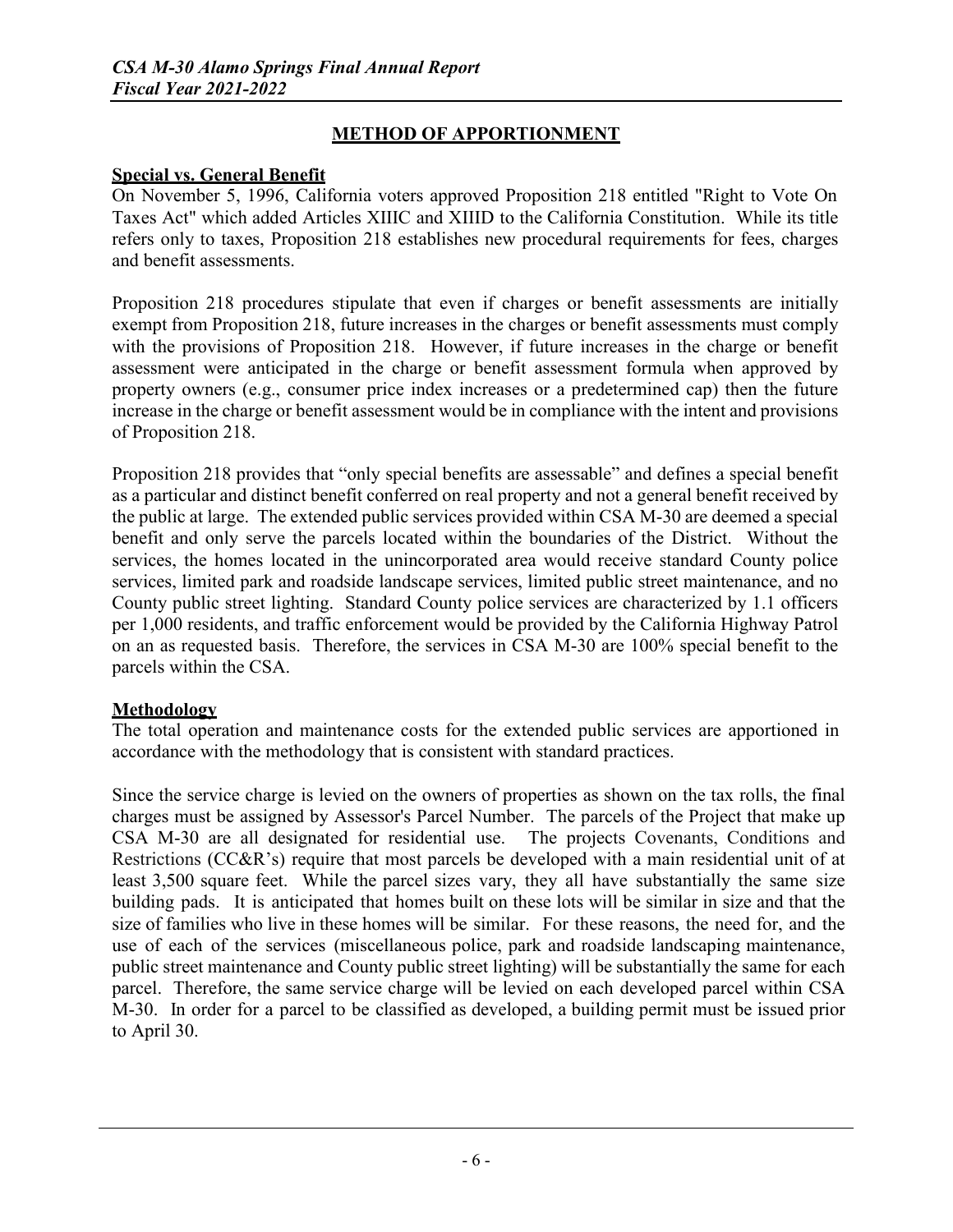The methodology for calculating the service charge per parcel for each of the services is similar. In Fiscal Year 1997-98 the service charge per parcel was set at \$467.13 per parcel. To determine the cost per parcel, the total budget for providing service to the current service area was divided by the total number of parcels or units within the current service area. Please refer to Contra Costa County Resolution 1998-235 for a detailed report that includes the initial calculation of this service charge.

The maximum service charge may be adjusted annually to reflect the prior year's change in the Consumer Price Index (CPI) for All Urban Consumers for San Francisco-Oakland-San Jose plus two percent (2%). The base CPI index used in annual calculations began with April 1997 (159.6). However, starting in Fiscal Year 2010-2011, the annual CPI was changed to February for administrative purposes and the annual change in the February CPI shall be used in each subsequent year. Any change in the rate per developed parcel, which is the result of the change in the CPI shall not be deemed an increase in the service charge subject to the requirements of Proposition 218.

#### **Rate**

For Fiscal Year 2020-2021 the allowed maximum rate was \$1,383.22 per developed parcel. The Fiscal Year 2021-2022 rate has been calculated as follows:

\$1,383.22 per developed parcel in Fiscal Year 2020-2021 +1.57% CPI increase for FY 2021-2022 = \$1,404.90 +2.00% increase for FY 2021-2022 = \$1,433.00.

In Fiscal Year 2021-2022, it is recommended, based upon projected expenditures, that the maximum rate of \$1,433.00 be collected. It is estimated \$57,320.00 in revenue will be needed to provide the services referenced above in Fiscal Year 2021-2022. There are 40 parcels that have had a building permit issued. If you divide \$57,320.00 by 40 homes, the service charge per parcel is \$1,433.00.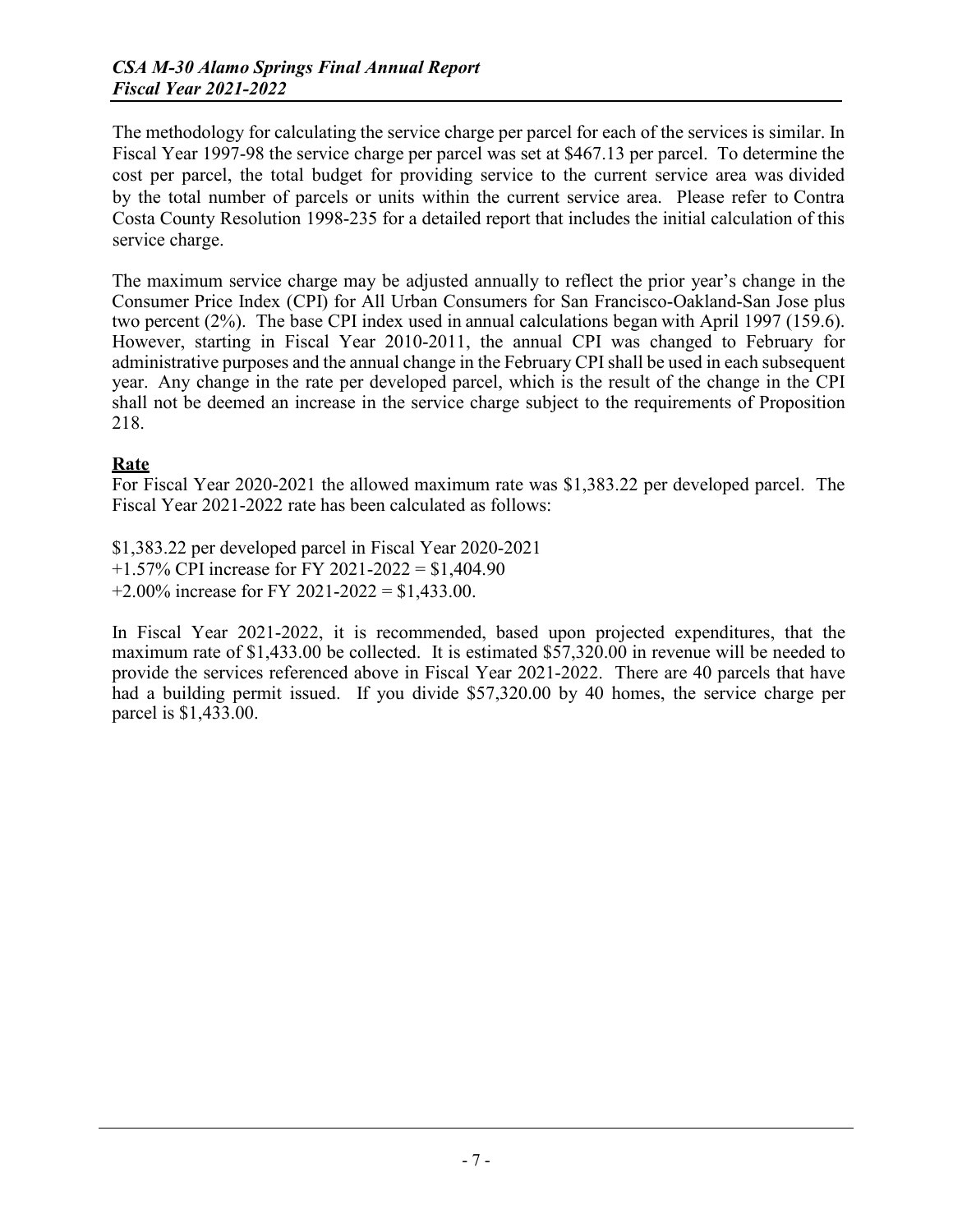# **SERVICE CHARGE ROLL**

A list, of those parcels to be charged for Fiscal Year 2021-2022, including a description of each parcel to be charged is shown on the following page.